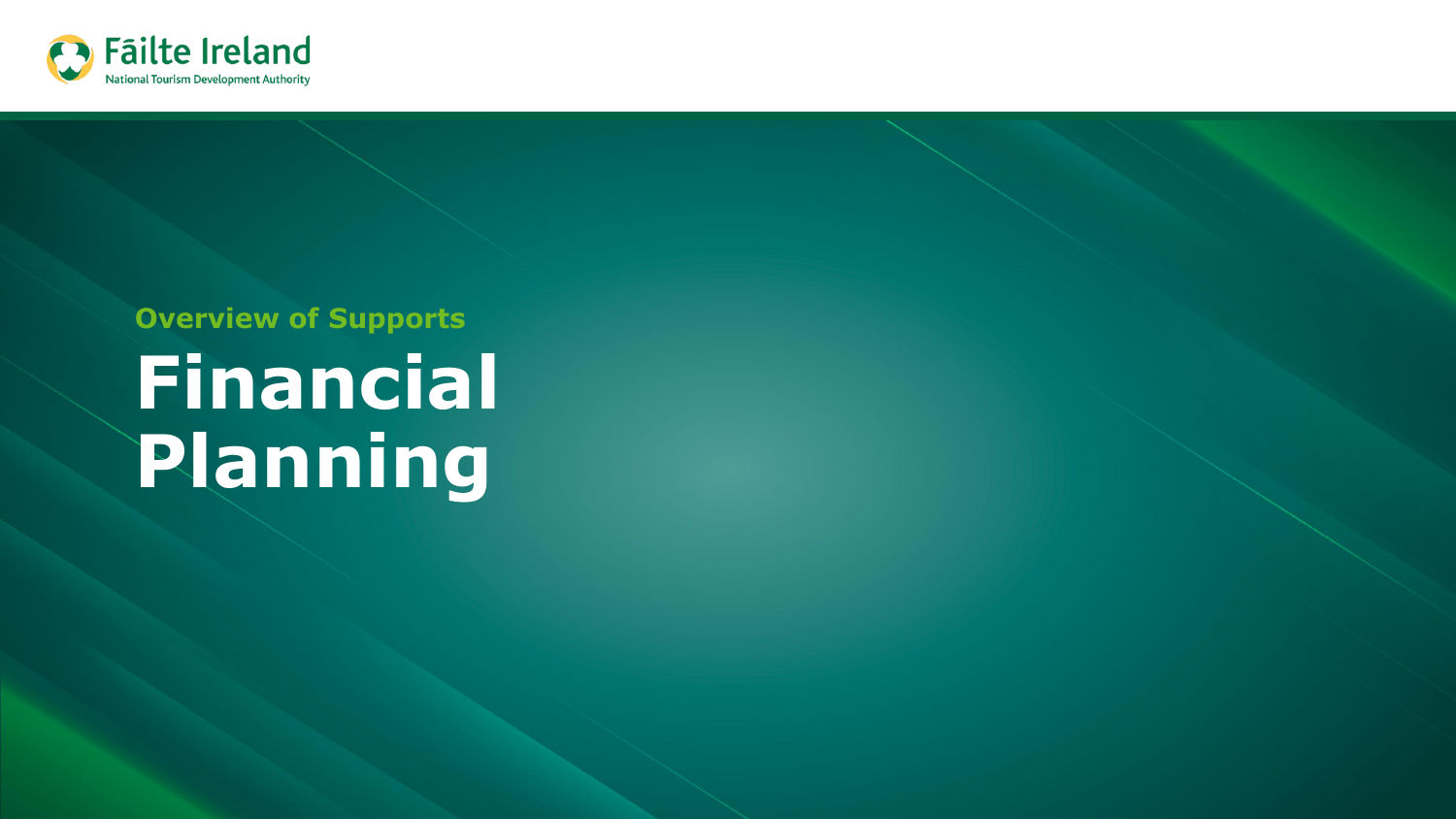

## Financial Planning

#### **Areas you may be looking at**



Accessing working capital finance and calculating repayment amounts

- Sense check your finances to project ahead and look at base or best-case scenarios.
	- **Understand your cashflow needs for different** scenarios
	- **Examine the financial projections of your business**
	- Create a useful dashboard to track your performance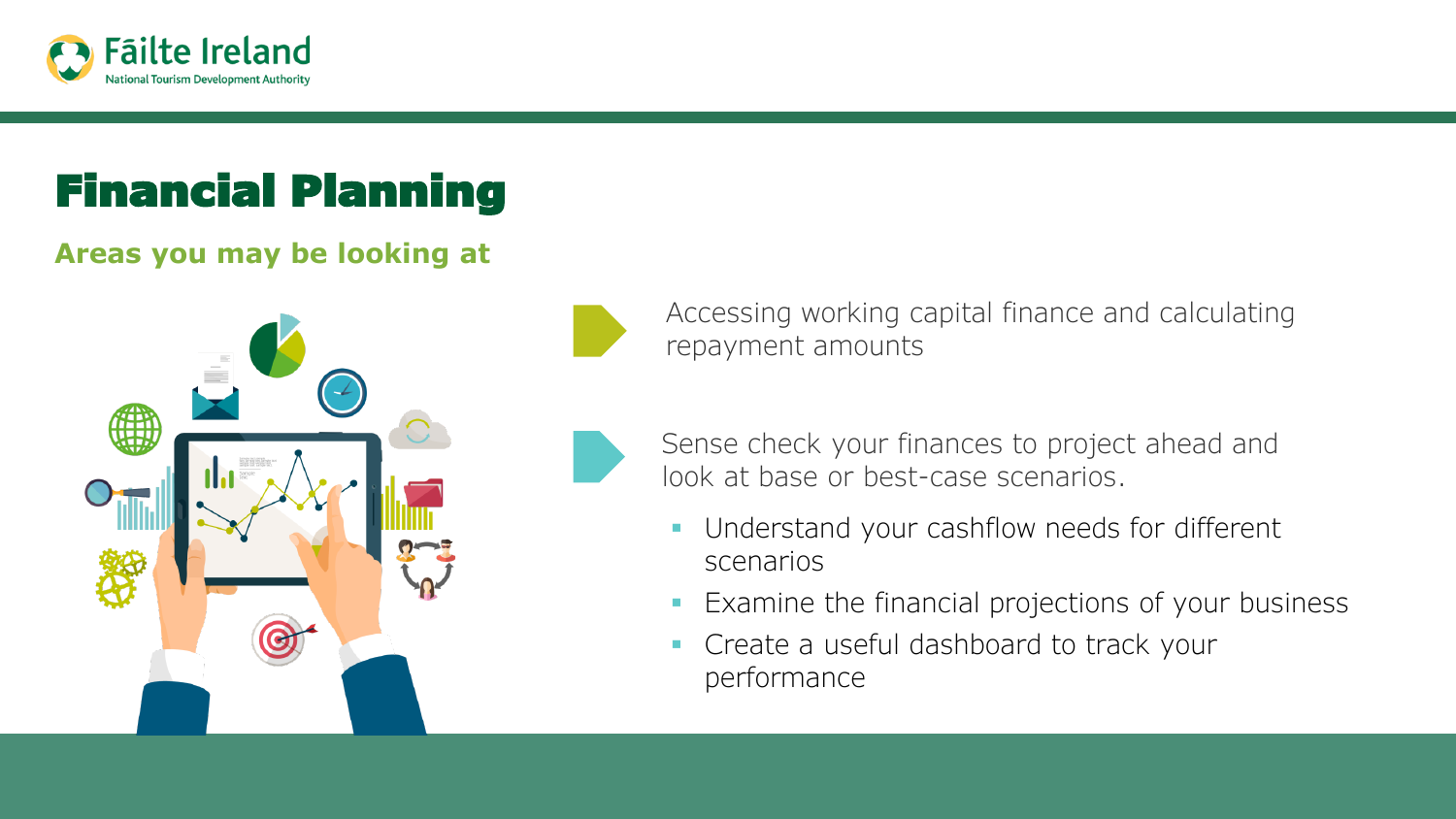

### Financial Planning Tools

#### **Easy to use tools that give you insightful information**



Day-to-day management



Future planning of your business



Customised for your sector

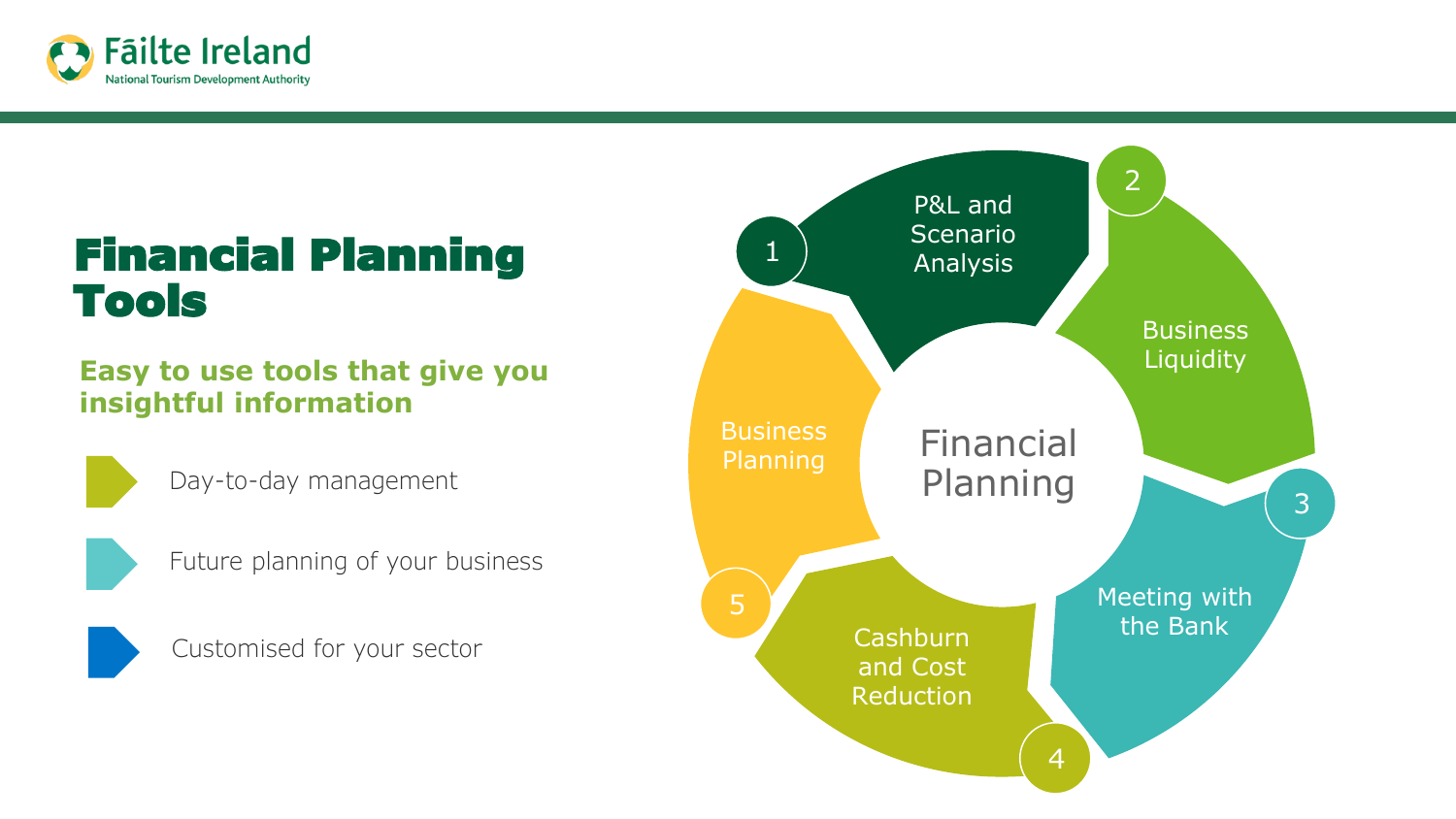

## P&L and Scenario **Analysis 2008 12 Analysis**

- Prepare monthly projections for the next 12 to 18 months
- Monitor and project your cashflow
- **•** Prepare base and best-case scenarios
- **EXECUTE:** Stress test your revenues and costs
- Assess if additional finance/working capital is required
- Calculate capacity to repay a loan
- **Track your KPIs**

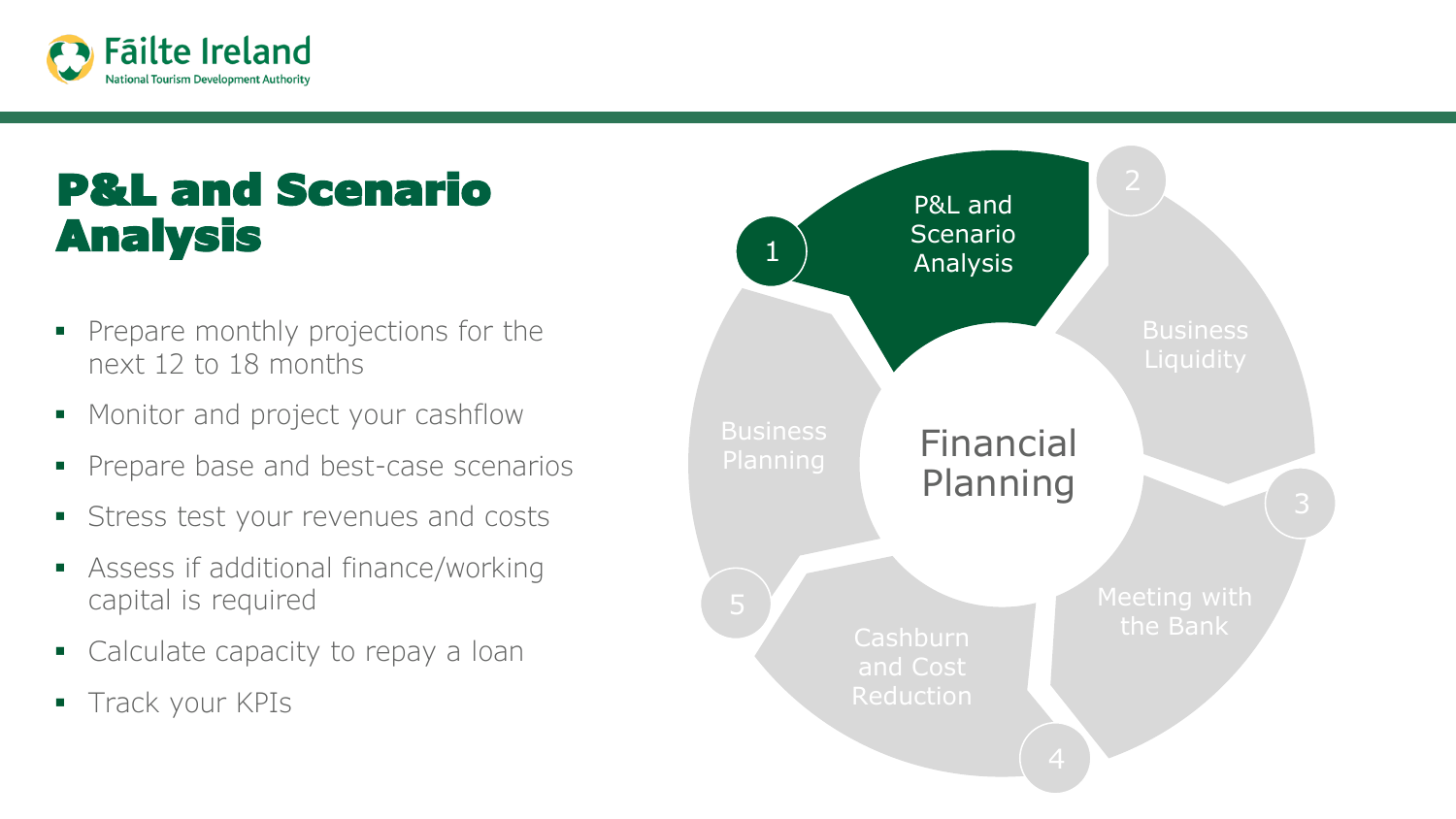

## Business Liquidity

- **·** It is important to understand your business liquidity.
- **•** What are your requirements?



• Complete the 18-month cashflow template

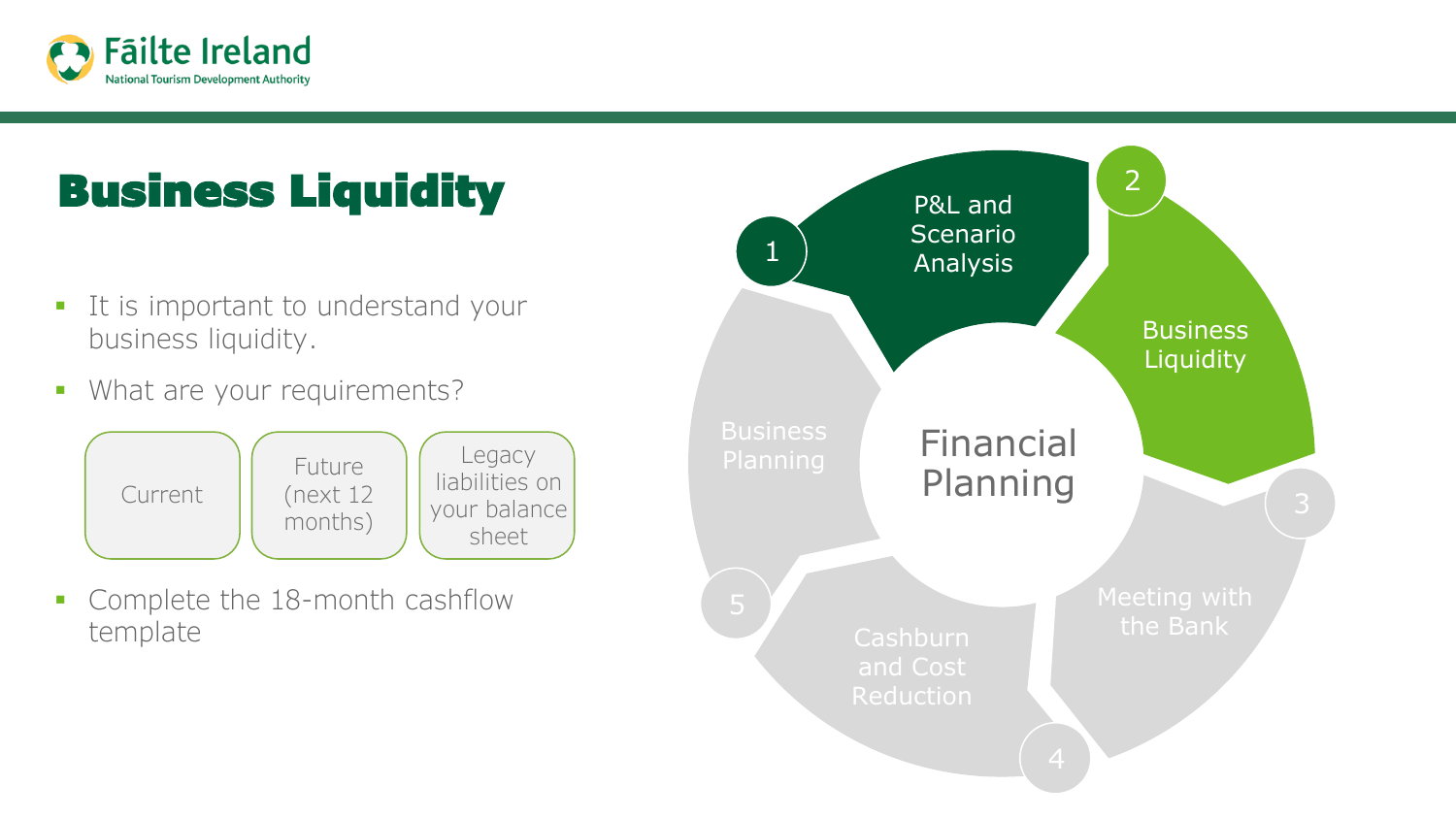

### Meeting with the Bank

- **.** Have you met or spoken to your lending provider/bank?
- **EXECUTE:** Allow plenty of time to gather documentation needed for a loan application
- **·** Simple loan model

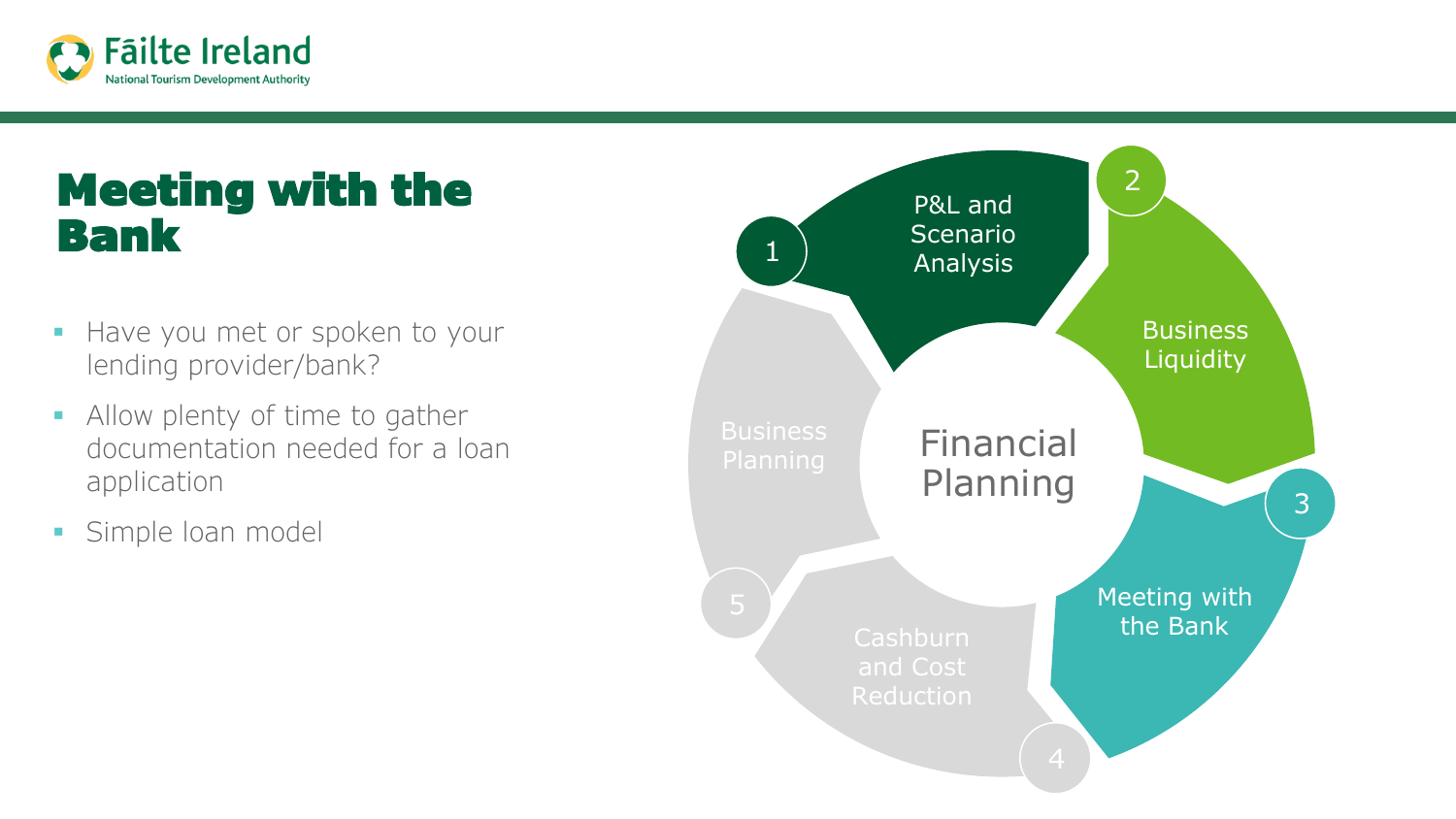

### Cashburn and Cost Reduction

- **Know what is your monthly cash burn.**
- **Cost reduction checklists.**
- Keep reviewing the cost base of the **Business Financial**<br>business. **Financial**